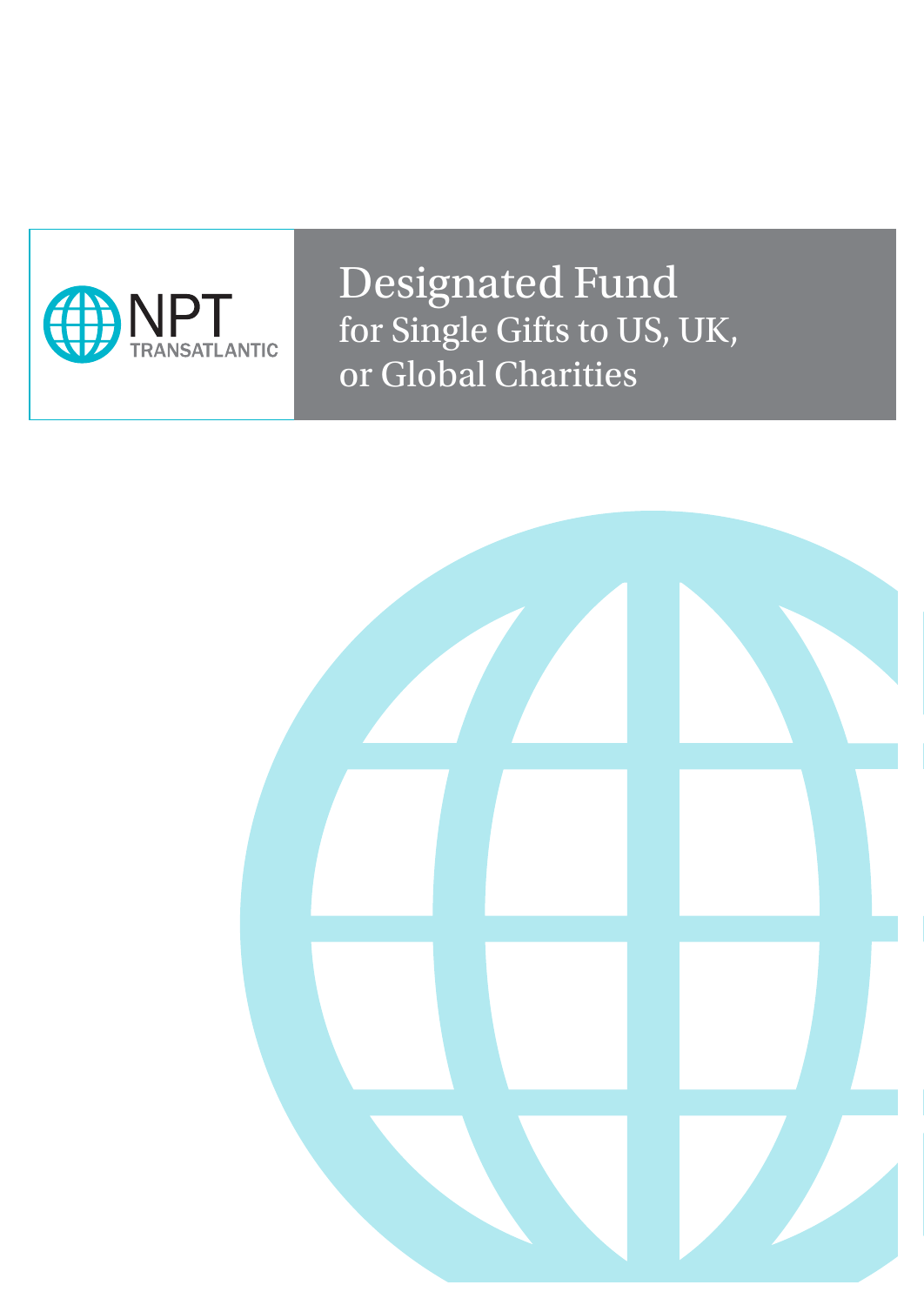

**INSTRUCTIONS:** Complete this form to make a contribution of £2,000/\$3,200 or more to a Designated Fund of NPT Transatlantic in support of a named charity. Asset transfer instructions can be found on the *How to Make a Contribution* form. Please return to forms@npttransatlantic.org.

#### **DONOR INFORMATION 1**

Identify the registered owner of the assets being donated. A contribution receipt, which is provided for tax reporting purposes, will be sent to the person or legal entity listed in this section.

#### $\blacksquare$  **INDIVIDUAL**

| NAME (FIRST, MIDDLE INITIAL, LAST)                                                                                                                                                      |                                |              |                             |                                     |
|-----------------------------------------------------------------------------------------------------------------------------------------------------------------------------------------|--------------------------------|--------------|-----------------------------|-------------------------------------|
| <b>STREET ADDRESS</b>                                                                                                                                                                   | <b>CITY</b>                    |              | STATE (US ONLY) POSTAL CODE |                                     |
| <b>COUNTRY</b>                                                                                                                                                                          | PRIMARY TELEPHONE NUMBER       |              |                             |                                     |
| <b>EMAIL</b>                                                                                                                                                                            | DATE OF BIRTH (DD/MM/YYYY)     |              |                             |                                     |
|                                                                                                                                                                                         |                                |              |                             |                                     |
| <b>LEGAL ENTITY</b><br>Identify the type of entity that owns the assets being donated. Additional<br>documentation may be required.                                                     | <b>LEGAL ENTITY NAME</b>       |              |                             | YEAR OF ORGANISATION                |
| $\Box$ Corporation<br>$\Box$ Partnership                                                                                                                                                | <b>STREET ADDRESS</b>          |              |                             |                                     |
| $\Box$ Limited Liability Company                                                                                                                                                        | <b>CITY</b>                    |              | <b>STATE (US ONLY)</b>      | POSTAL CODE                         |
| $\Box$ Trust (non-charitable)<br>$\Box$ Charitable Entity (including Charitable Trusts) If this charitable entity is a US<br>private foundation, please also check this box $\square$ . | <b>COUNTRY</b>                 |              | ID NUMBER (EIN IF IN US)    |                                     |
| □                                                                                                                                                                                       | PRIMARY CONTACT NAME           |              |                             | TITLE / POSITION OF PRIMARY CONTACT |
| <b>OTHER (PLEASE SPECIFY)</b>                                                                                                                                                           | PRIMARY CONTACT EMAIL          |              | PRIMARY CONTACT TELEPHONE   |                                     |
| CONTRIBUTION RECEIPT FOR TAX PURPOSES                                                                                                                                                   |                                |              |                             |                                     |
| $\Box$ UK only $\Box$ US only $\Box$ Both UK and US<br>Please issue a contribution receipt for:                                                                                         |                                |              |                             |                                     |
|                                                                                                                                                                                         |                                |              |                             |                                     |
| $\overline{2}$<br><b>DESIGNATED BENEFICIARY CHARITY INFORMATION</b>                                                                                                                     |                                |              |                             |                                     |
| <b>CHARITY NAME</b>                                                                                                                                                                     | <b>CHARITY NUMBER/I.D./EIN</b> |              |                             |                                     |
| <b>ADDRESS</b>                                                                                                                                                                          | <b>CITY</b>                    |              | STATE (US ONLY) POSTAL CODE |                                     |
| <b>COUNTRY</b>                                                                                                                                                                          |                                |              |                             |                                     |
| <b>CONTACT PERSON AT ORGANISATION</b>                                                                                                                                                   | <b>TELEPHONE</b>               | <b>EMAIL</b> |                             |                                     |
| <b>PURPOSE OF GRANT</b>                                                                                                                                                                 |                                |              |                             |                                     |
| $\Box$ In furtherance of the charitable purposes of the grantee organisation (default if no box is checked)                                                                             |                                |              |                             |                                     |
| $\Box$ Other                                                                                                                                                                            |                                |              |                             |                                     |
| RECOGNITION<br>A letter accompanying the grant will be sent to your selected charity. Please indicate your preference for recognition.                                                  |                                |              |                             |                                     |
| $\Box$ Recognise Designated Fund name and Donor (default if no box is checked)                                                                                                          | $\Box$ Anonymous               |              |                             |                                     |
| SPECIAL NOTES                                                                                                                                                                           |                                |              |                             |                                     |
|                                                                                                                                                                                         |                                |              |                             |                                     |
|                                                                                                                                                                                         |                                |              |                             |                                     |

If you wish for your contact information to be given to the charity, please provide it in Special Notes section above.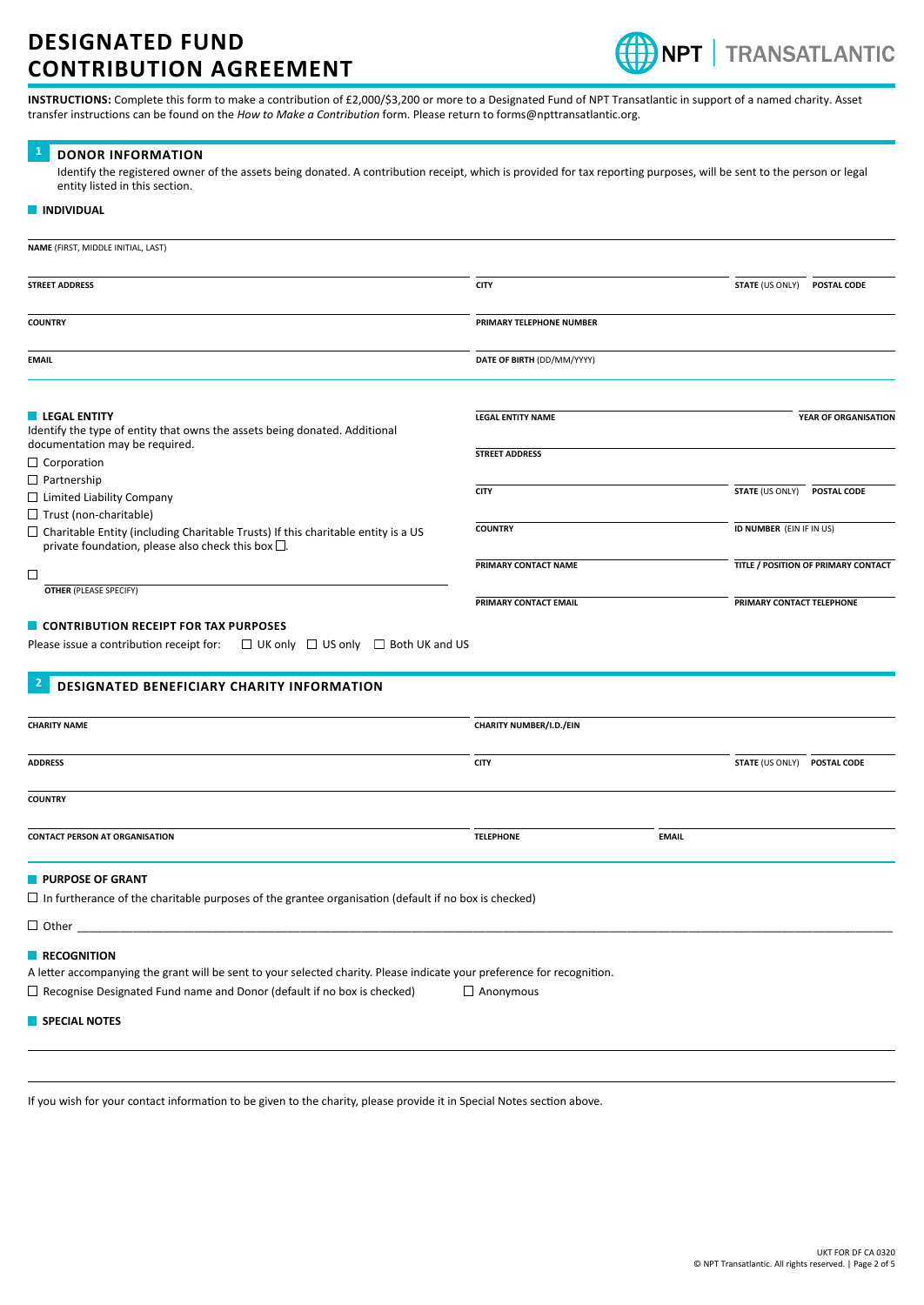

#### **ASSET INFORMATION 3**

**CASH**

Please indicate the asset type being donated and the amount of your gift. For bank/wire transfer and broker information, please see the *How to Make a Contribution* instructions or contact NPT Transatlantic. Please note the minimum amount is £2,000 or \$3,200.

| □ CHECK THIS BOX if the assets being transferred are from a joint account. NPT Transatlantic will contact you for further information |
|---------------------------------------------------------------------------------------------------------------------------------------|
|---------------------------------------------------------------------------------------------------------------------------------------|

| ш саэн                                                       |                                                                                          |                                            |                                                                       |  |  |  |
|--------------------------------------------------------------|------------------------------------------------------------------------------------------|--------------------------------------------|-----------------------------------------------------------------------|--|--|--|
| If gifting cash:                                             |                                                                                          |                                            | If gifting cash from another donor-advised fund or charitable entity: |  |  |  |
| □ Bank/Wire Transfer                                         |                                                                                          | $\Box$ Bank/Wire Transfer                  |                                                                       |  |  |  |
| $\Box$ Other (please contact NPT Transatlantic)              |                                                                                          |                                            | $\Box$ Other (please contact NPT Transatlantic)                       |  |  |  |
| <b>AMOUNT OF TRANSFER (GBP)</b>                              |                                                                                          | <b>AMOUNT OF TRANSFER (GBP)</b>            |                                                                       |  |  |  |
| AMOUNT OF TRANSFER (USD)                                     |                                                                                          | AMOUNT OF TRANSFER (USD)                   |                                                                       |  |  |  |
| ACCOUNT NAME AT TRANSFERRING INSTITUTION                     |                                                                                          | <b>TRANSFERRING INSTITUTION</b>            |                                                                       |  |  |  |
|                                                              | ACCOUNT NUMBER AT TRANSFERRING INSTITUTION (OPTIONAL)                                    |                                            | <b>COUNTRY OF TRANSFERRING INSTITUTION</b>                            |  |  |  |
| <b>TRANSFERRING INSTITUTION</b>                              |                                                                                          |                                            |                                                                       |  |  |  |
| <b>COUNTRY OF TRANSFERRING INSTITUTION</b>                   |                                                                                          |                                            |                                                                       |  |  |  |
| SHARES AND OTHER PUBLICLY TRADED SECURITIES                  |                                                                                          |                                            |                                                                       |  |  |  |
|                                                              | If gifting shares, securities, bonds or mutual funds, please complete the section below. |                                            |                                                                       |  |  |  |
| NAME OF STOCK/BOND/MUTUAL FUND                               |                                                                                          | NAME OF STOCK/BOND/MUTUAL FUND             |                                                                       |  |  |  |
| SYMBOL/SEDOL/CUSIP                                           | <b>NUMBER OF SHARES/UNITS</b>                                                            | SYMBOL/SEDOL/CUSIP                         | <b>NUMBER OF SHARES/UNITS</b>                                         |  |  |  |
| NAME OF TRANSFERRING INSTITUTION                             |                                                                                          | <b>NAME OF TRANSFERRING INSTITUTION</b>    |                                                                       |  |  |  |
| <b>COUNTRY OF TRANSFERRING INSTITUTION</b>                   |                                                                                          | <b>COUNTRY OF TRANSFERRING INSTITUTION</b> |                                                                       |  |  |  |
| ACCOUNT NAME AT TRANSFERRING INSTITUTION                     |                                                                                          |                                            | ACCOUNT NAME AT TRANSFERRING INSTITUTION                              |  |  |  |
| <b>ACCOUNT NUMBER AT TRANSFERRING INSTITUTION (OPTIONAL)</b> |                                                                                          |                                            | ACCOUNT NUMBER AT TRANSFERRING INSTITUTION (OPTIONAL)                 |  |  |  |

#### **GIFTS OF OTHER TYPES OF ASSETS**

Other types of gifts may include real estate, alternative investments (hedge fund or private equity interests), restricted stock and other types of illiquid assets such as private C- and S-Corp stock, limited partnership interests, and other privately-held assets. Please contact NPT Transatlantic for assistance.

**DESCRIPTION OF ASSET**

#### **ACKNOWLEDGEMENT OF TERMS 4**

I understand that my donation of the assets described in Section 3 is an irrevocable and unconditional contribution when received and accepted by NPT Transatlantic, and that NPT Transatlantic retains exclusive legal control over contributed assets. I acknowledge that I have read the Designated Fund Guide for donors contained in this document and agree to the terms and conditions contained therein. By signing below, I acknowledge that this grant will not:

- Provide more than an incidental benefit, good or service to any specific individual, myself or related entities.
- Pay for dues, membership fees, tuition, goods from a charitable auction or other goods or services.
- Support a political campaign or lobbying activity, an individual or a US private non-operating foundation.

**DONOR OR AUTHORISED OFFICER SIGNATURE DESCRIPTION ASSESSED AT A BOOD OR AUTHORISED OFFICER PRINTED NAME <b>DATE DATE DONOR** MAY **DATE** 

#### **DOCUMENTATION REQUIRED**

- Designated Fund Contribution Agreement (this form)
- $\Box$  Scanned copy of passport of donor or authorised officer (not required if previously provided to NPT Transatlantic)
- $\Box$  Gift Aid Declaration (for UK Individual taxpayers, if applicable and if not previously provided to NPT Transatlantic)

#### **RETURN TO forms@npttransatlantic.org.**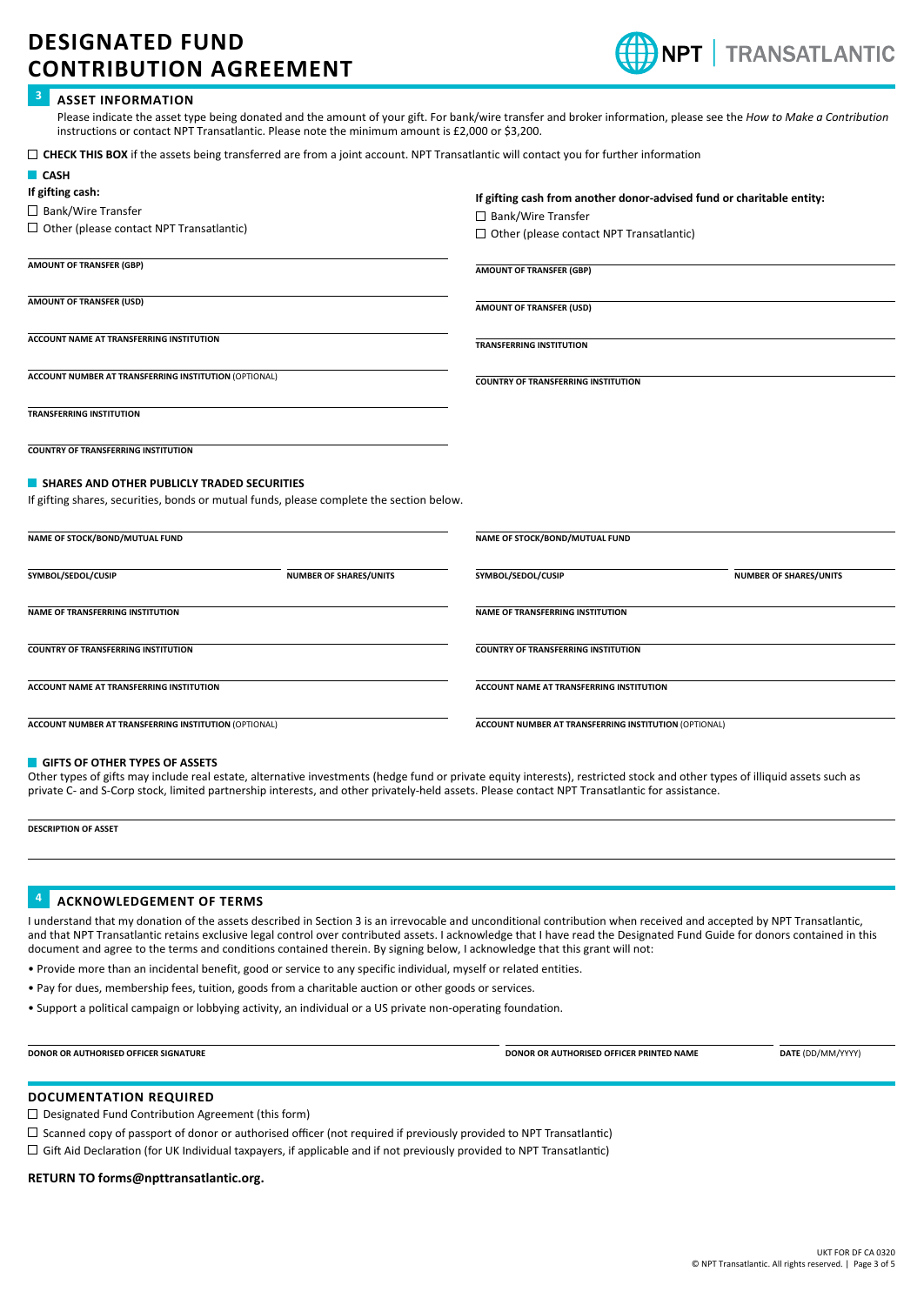

# Designated Fund Guide for Donors

# **INTRODUCTION**

NPT Transatlantic Designated Funds are established by NPT Transatlantic to support specific charities. Giving to an NPT Transatlantic Designated Fund is suitable for one-time donations and donors who wish to give to a specific charity over time.

All Designated Fund activities are subject to the terms and conditions outlined in this Guide, as well as NPT Transatlantic's Articles of Association. NPT Transatlantic reserves the right to

modify the Designated Fund programme and this guide at any time. Additional fees may apply for exceptional due diligence or vetting of charitable organisations.

NPT Transatlantic has completed due diligence on the charity to ensure that NPT Transatlantic is able to make grants to the organisation via a Designated Fund.

## **ELIGIBILITY**

As a UK/US dual qualified charity, NPT Transatlantic must comply with both Charity Commission/HMRC regulations and US Internal Revenue Code regarding required due diligence on beneficiary charities. In the UK, organisations must be registered with the Charity Commission for England and Wales, Office of the Scottish Charity Regulator, Charity Commission of Northern Ireland or otherwise recognised as charities under the laws of those jurisdictions, including, for example, 'exempt' or 'exempted' charities. In the US, organisations must be tax-exempt under US

Internal Revenue Code Section 501(c)(3) and public charities under Code Section 509(a)(1), (2) or (3); and/or private operating foundations described in Section 4942(j)(3) of the US IRS Code. Grants may not be used to support political campaigns or lobbying.

In countries other than the UK or US, organisations and grants must meet the guidelines and requirements of the Charity Commission, HMRC and the IRS.

# **MAKING A GIFT TO A DESIGNATED FUND**

#### **Minimums**

The minimum gift amount to a NPT Transatlantic Designated Fund is £2,000 or \$3,200. UK taxpayers may make their contributions onshore or offshore.

You can make a gift by completing and returning the following:

- Designated Fund Contribution Agreement
- Gift Aid Declaration (if applicable)
- Passport of donor or authorised officers

# **CONTRIBUTIONS**

You may contribute both liquid and illiquid assets to a Designated Fund.

Commonly contributed assets and their respective delivery instructions include:

- Cash Contributions: You may transfer cash by bank transfer.
- Publicly Traded Shares: You may transfer shares ("in kind") to NPT Transatlantic's brokerage account.
- Other Property: NPT Transatlantic reviews each proposed contribution on a case-by-case basis. Such contributions can include non-publicly traded assets (such as shares of a privately held company) or tangible property. Delivery of these illiquid assets varies. NPT Transatlantic manages all aspects of liquidating the asset. All costs NPT Transatlantic incurs to accept and sell the assets (e.g. legal or appraisal fees) will reduce the net proceeds. You are responsible for securing a qualified appraisal to substantiate your charitable tax deduction in the UK and/or the US.

Once a contribution is accepted, NPT Transatlantic will liquidate the assets in a reasonable time period. Certain assets, such as publicly traded stock, may be liquidated immediately.

The net proceeds of all liquidated contributions after charitable administrative fees are added to the asset value of the Designated Fund. Designated Fund assets are intended for charitable purposes only.

### **Contributions are Irrevocable**

Once NPT Transatlantic approves and accepts your contribution, it is irrevocable. NPT Transatlantic retains exclusive legal control over the contributed assets and you may not impose any material restriction or condition on the donation.